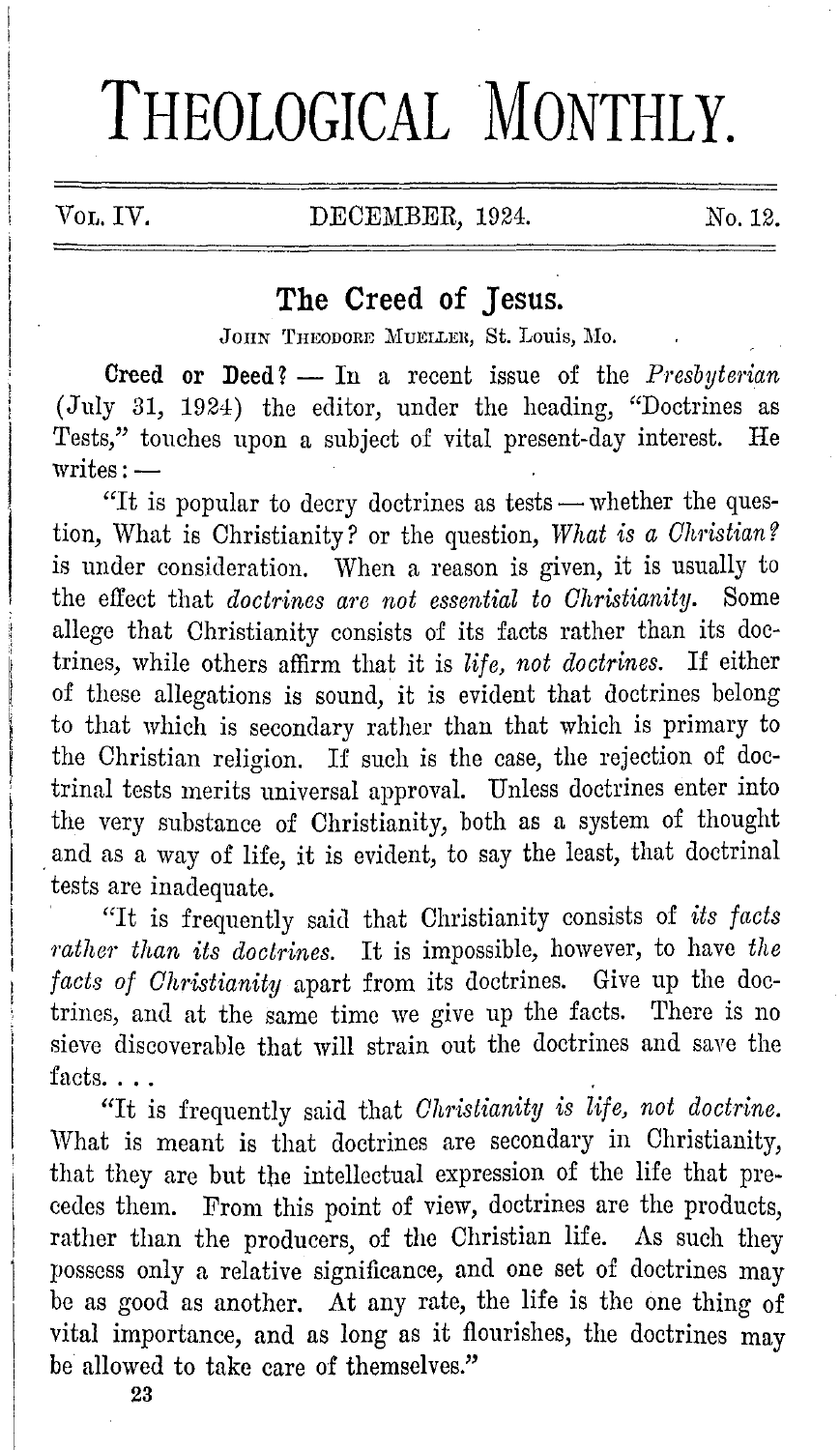## **BOOK REVIEW.**

**Synodical Reports of the Missouri Synod:** *Northern Illinois District.*  Eleventh Report. 88 pages; 42 cts. - *Michigan District*. Fiftyfourth Report. 88 pages; 42 cts. (Concordia Publishing House, St. Louis, Mo.)

The report of the Northern Illinois District contains a German essay by Pastor H. Heise on "Christ's Kingdom of Glory" and a German essay by Pastor Arthur H. C. Both on "Cooperation of Sunday-school and Parochial School for the Upbuilding of the Church of God." The report of the Michigan District contains the continuation of a German essay by Pastor J. Schinnerer on "The Church in the Field of this World." Both reports contain the usual statistical matter, the report of the mission board, the treasurer's report, etc. The proceedings of the Michigan District also contain a report of its School Defense Committee. FRITZ.

## A Manual of Church History. By *Albert Henry Newman, D. D., LL. D.*  Vol. I; XIII and 639 pages. \$2.00 net. Vol. II; XI and 724 pages. \$2.00 net. (The American Baptist Publication Society, Philadelphia.)

The apparent diligence in compiling from many sources the contents of 1,300 pages, the splendid arrangement of the material, and the clear presentation of the subject-matter, together with a good typographical make-up and an attractive binding, are features which, if there were no other considerations, would commend as a splendid text Newman's *Mamial of Ohurch History.* The most important factor, however, in writing church history is that history be recorded with painstaking accuracy, in order that the reader or the student may get the *facts*, even though the author himself or the student may disagree with the matter presented. The value of subjective church history must, however, be appraised in accordance with the theological convictions of the church historian. Experience proves that a Roman Catholic, a Lutheran, a Baptist, a modern liberalist, writing on the same subject, will produce "history" which is not the same.

From the outset we would not expect that Newman, a Baptist, would so write a text-book on church history that we Lutherans could agree with him *in his judgments.* But we do expect that any Protestant would so write of Luther and the Reformation that a true picture is presented to the reader or to the student. By common consent Protestants have recognized the great value of Luther's Reformation. Even Newman says: "Whatever opinion may be held regarding the soundness and value of his reformatory work, Martin Luther is by common consent the central figure in the Protestant Revolution.... Luther was a man of profound religious

 $\sqrt{1}$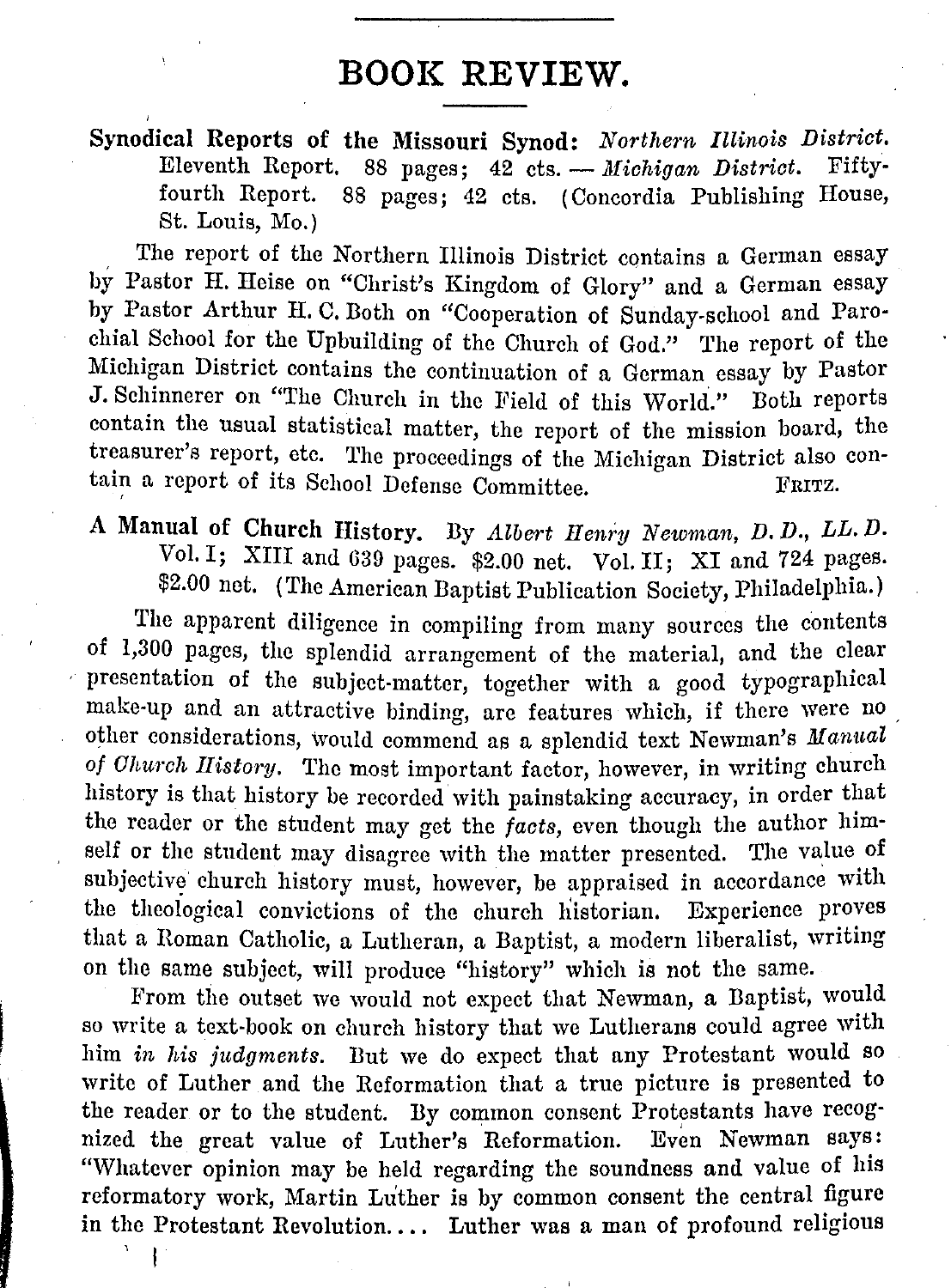#### BOOK REVIEW. 379

nature, who had been led by overwhelming conviction of sin and experience of divine grace, through the study of the Scriptures, of the writings of Augustine, and of the great German mystics of the fourteenth and fifteenth centuries, and through the influence of the revival of learning, to repudiate all efforts to secure salvation by outward observances and to regard salvation as entirely a matter of grace and the human means of attaining to justification as faith in Jesus Christ. He had become noted for his piety and learning long before 1517 and was already beginning to be widely known and honored for his writings." (Vol. II, pp. 41. 52.)

He, however, who learns his "church history" from Newman's Manual will receive an altogether wrong impression of Luther and his work and, as a result, of the Lutheran Church of our day. In his preface, Newman tells us that "he has conscientiously striven to record the facts as he has found them, without distorting them in the slightest degree in favor of any particular view of history or any peculiar tenets of his denomination." (Vol. I, p. VII.) The fact is that Newman has' not succeeded in doing what he has promised to do.

We shall give a few samples of Newman's utterances and, without much comment, leave it to the reader to judge for himself. "Luther," says Newman, "was influenced by, and partially embodied in his reformatory scheme, all of the various reformatory forces that had been developed during the medieval time. It was impracticable, with such a combination of influences and purposes, for the highest ideal to be reached, *viz.,* the restoration of Christianity to its primitive purity and simplicity. The politico-ecclesiastical movement known as Lutheranism involved in itself many inconsistencies. It failed to produce among the people the high standard of Christian living that the leaders themselves considered desirable; it speedily became as openly intolerant and as atrocious in its persecuting measures as the Roman Catholic Church which it sought to supplant; and the principles and methods adopted at the beginning rendered inevitable the religious wars that so fearfully devastated Europe from 1545 to 1648." (Vol. II, p. 41.) "The violence of his [Luther's] polemical language is almost without parallel. When aroused by opposition, he lost all regard for decency and sometimes, apparently, even for truth. Those who opposed him, and in him the cause of God, were *ipso* facto shown to be utterly reprobate and capable of all sorts of iniquity. We can best understand Luther's work by regarding him as filled with the idea that he had a great mission to perform as an apostle of God, and that all opposition to his work was prompted by the devil. It seems probable that at the beginning of his reformatory career, Luther's motives were pure, but that his character was seriously damaged by his experiences as a politico-ecclesiastical leader. Toward the close of his life he became almost intolerable, even to his friends, so great was his bitterness and his intolerance of the least opposition. He spent his life in trying to tear down papal authority; but he certainly tried to arrogate to himself almost equal supremacy - not for his sake, perhaps, but because he regarded himself as the great representative of God's cause on earth." (pp. 52.53.)

Newman is not satisfied with such a general characterization of Luther's character, but he devotes a special chapter of almost seven pages to "Some Demoralizing Elements in Luther's Teachings and Life." In this chapter two accusations against Luther, coming from a Protestant church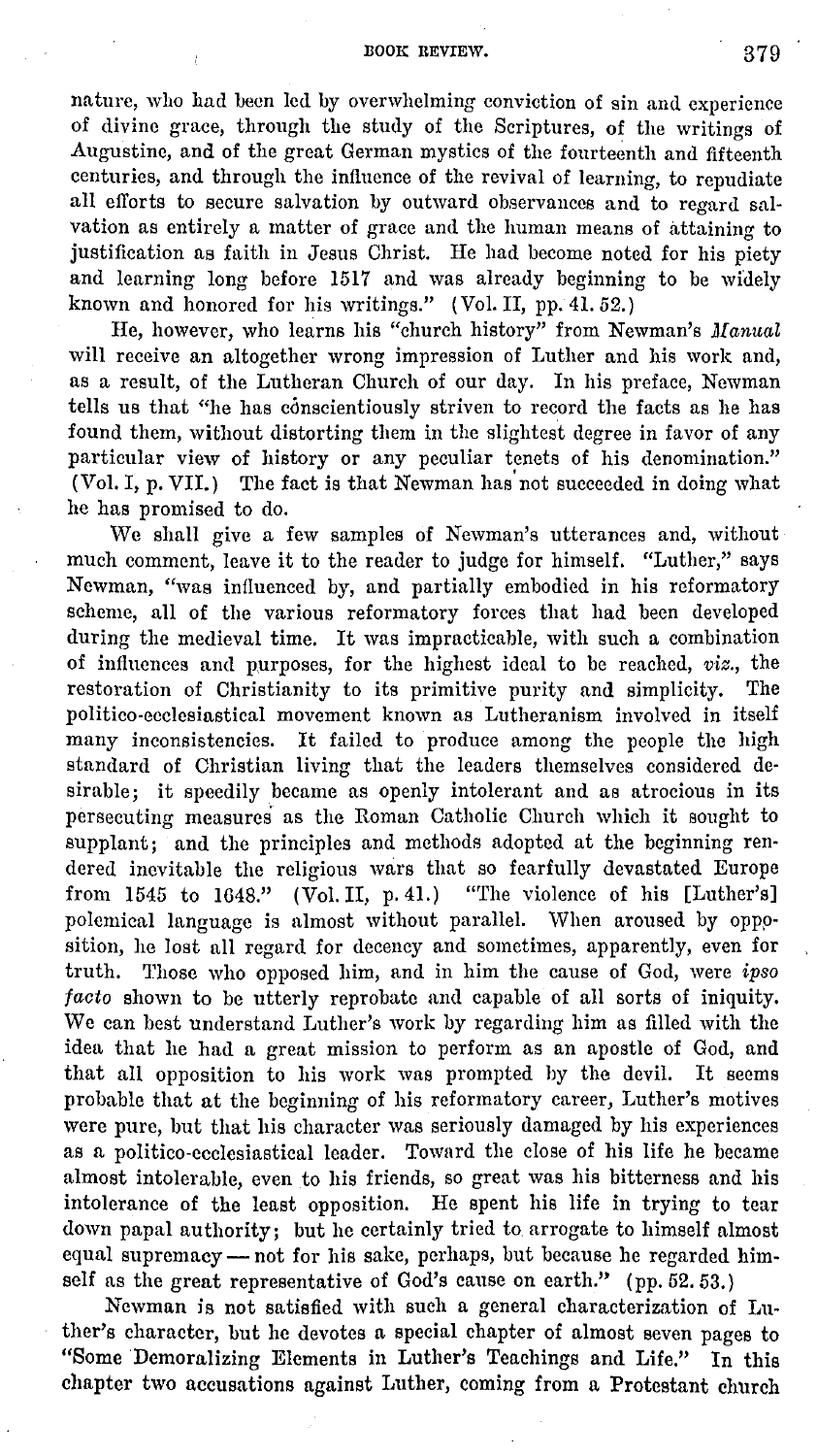historian, are particularly surprising. Newman writes: "It was natural, perhaps, that in controversy with papists, who put undue emphasis on works in relation to salvation, Luther should have decried good works. He was not content, however, with holding up to contempt the ceremonial observances, pilgrimages, fastings, and other ascetical practises of the papists, but he constantly expressed just as strongly his disapproval of the scrupulous efforts of mystics and Anabaptists to imitate Christ and to carry out in their lives the precepts of the Sermon on the Mount. Of course, his writings abound in passages **in** which good living is recognized as a necessary fruit of the regenerate life; but some specimens of utterances that tended to produce carelessness regarding conduct will be **in**  place here. In his *Olmrch Postilla* he writes: 'Would to God I had a voice like a 'thunderclap, that I might shout to all the world and might pluck the little word "good works" out of all men's hearts, mouths, ears, and hooks.' 'God speaks through the Law: "This do, this leave undone, this will I have from thee." But the Gospel preaches not what we are to do or to leave undone, requires nothing of us,' etc. In 1523 he wrote: 'Oh, it is much more necessary now to preach against the subtle, sanctimonious, plausible perversion of the world through the shorn people [monks] than to preach against public sinners, heathen, and Turks, against robbers and murderers, thieves and adulterers.' In his Commentary on Genesis he wrote: 'The life is far less important than the doctrine, so that, even if the life be not so pure, the doctrine may yet well remain pure and the life , may be borne with.... It is a high grace to be able to separate the life from the doctrine.' 'Faith which does not include love justifies. Unless faith is without any, even the least, works, it does not justify, nay, is not faith.' 'This faith, without any antecedent love, justifies.' 'For if love is a form of faith, I am at once compelled to think that love itself is the principal and greatest part of the Christian religion.' 'Whatsoever sins I, thou, and all of us have committed or shall commit in the future are just as much Christ's own as if He Himself had committed them.' Luther insisted that the Christian should believe himself holy and glory in his holiness, however sinful his life might he. For a sinning Christian to say, 'He is a poor sinner, is the same as to say: I do not believe that Christ has died for me, and that I have been baptized, and that the blood of Christ has cleansed me.' Pangs of conscience for sins committed by Pangs of conscience for sins committed by a Christian he regarded as the temptation of Satan. 'The true saints of Christ must be good, strong sinners,' etc. The following is perhaps one of the most ethically dangerous of Luther's utterances: 'Thou owest God nothing save to believe and confess. In all things else He gives thee absolute freedom to do as thou wilt without any peril of conscience, so that He on his part does not even make any inquiry as to whether you put away your wife, run away from your master, and violate your covenant.' Dut he qualifies this statement by saying that since others are involved in such proceedings, we are under obligation to do them no wrong. 'God gives thee this freedom only in what is thine own, not in what is thy neighbor's.... Before God it is a matter of indifference that a man should forsake his wife; for the body is not bound to God, but is made free by him with respect to all things external and is only inwardly God's own through faith; but before men the obligation holds.' It would seem to be implied in this passage that husbands and wives might freely separate by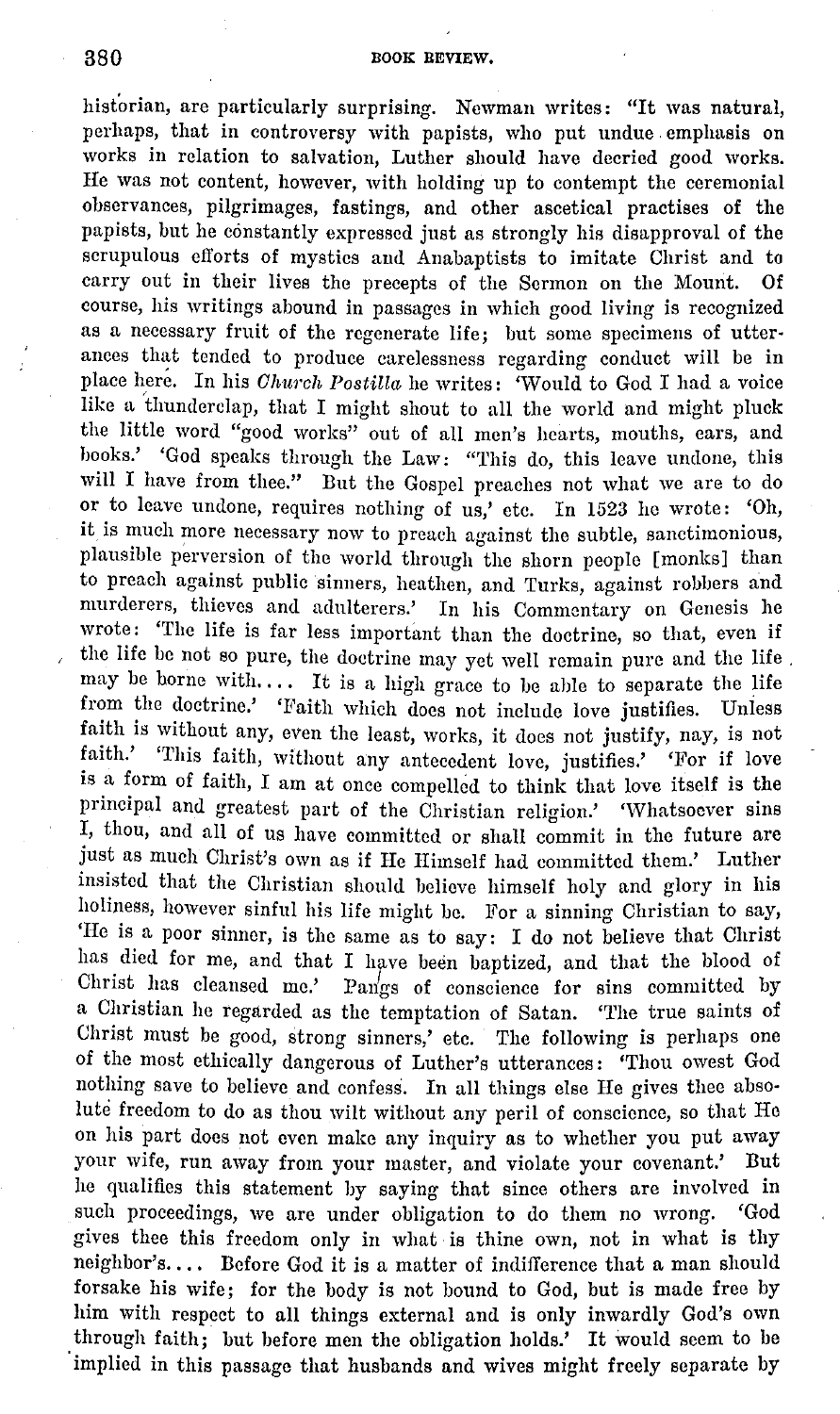mutual consent. Other disastrous applications of the principle will readily suggest themselves." (pp. 87-89.)

The student of Luther's writings at once recognizes what has happened. Luther insists that a Christian *must* do good works as *an evidence -0f his faith.* Newman even quotes Luther to this effect. He speaks very highly of Luther's tract *Concerning Christian Liberty* and then quotes the following words from Luther: "Good works do not make a good man, but a good man does good works. Bad works do not make a bad man, but a bad man does bad works. Thus it is always necessary that the sub- .stance, or person, should be good before any good works can be done, and that good works should follow and proceed from a good person.... We do not, then, reject good works; nay, we embrace them and teach them in the highest degree. It is not on their own account that we condemn them, but on account of this impious addition to them and the perverse notion of seeking justification by them."  $(p. 61.)$  When Luther, however, in these words and in his other writings, insists that *in reference to man's salvation* good works cannot have any place, but alone the grace of God, Newman does not seem to understand Luther at all, but actually makes him "decry good works"; yes, he even goes so far as to draw the conclusion that Luther gave the Christian a license to sin if he only believed.

The other accusation against Luther, in the chapter to which we refer above, reads as follows: ''Luther indulged without restraint in wine- and beer-drinking and trusted that the Lord God would excuse him for occasional excesses on the ground that for twenty years he had crucified and macerated his body. He is determined that when he lies in his coflin, the worms shall have a good fat doctor to eat. In 1529 he, in company with Amsdorf, drank Malvasian wine so excessively as to bring on a catarrh that came near proving fatal. The next year he attributed an affection of the throat either to the violence of the wine, the return of old troubles, or the buffeting of Satan. His conviviality and his frequent frivolity were scandalous to many of his friends and were constantly urged against him and his movement by Catholics, Mystics, and Anabaptists. No doubt, much of Luther's intemperate language was due to his drinking habit." (p. 90.) If Luther had been the low character which Newman makes him out to be, we Lutherans could hardly feel proud of him or of the Church which is named after him; but by the common consent of historians Luther's *character* is unimpeachable.

A few additional quotations will help to convince our readers that Newman in his *illanual* grossly misrepresents what *Lutheranisrn* stands for. He says: "Let us take *Lutheranism* as the most influential element in the Protestant Revolution and as fairly representative of the entire politicoecclesiastical movement and test it by the categories that have been laid down. Did Lutheranism employ, to the best advantage, the pure elements of opposition to the hierarchy that had come down from the past, rejecting the vitiating clements? Did Lutheranism secure the ends whose accomplishment was indispensable to a pure reformation - the abolition of sacerdotalism, the abolition of the unhallowed union of Church and State, the reinstatement of the Scriptures as the guide of faith and practise?" "We find in the character, the actions, and the writings of Luther - his writings furnish an almost perfect index to his character-all sorts of inconsistencies. Luther could be Biblical when it suited his purpose.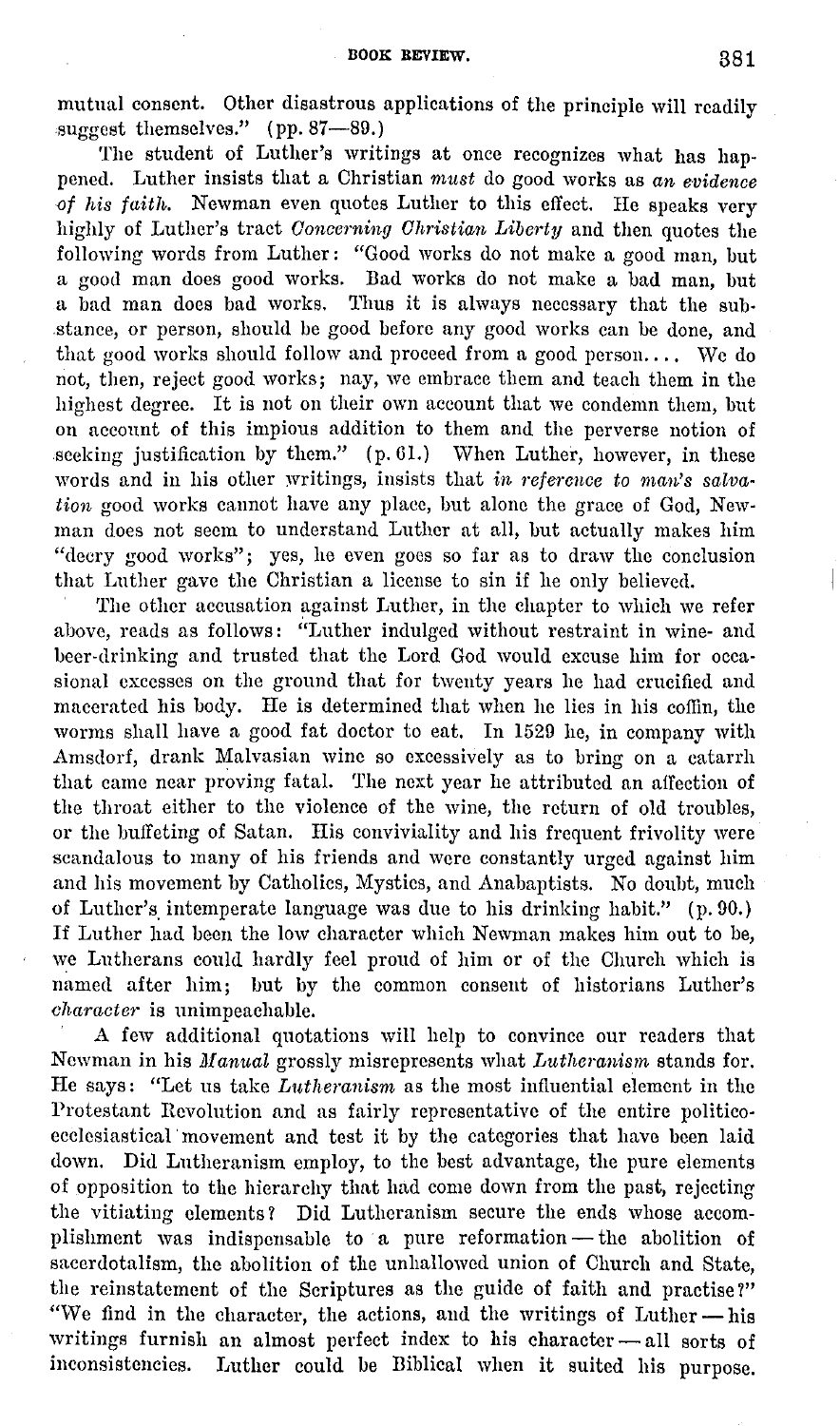When he would refute the claims of the hierarchy, no man could urge the supreme authority of Scripture more vigorously. than he. But does he always so urge it? Let us see. When James is quoted against his favorite doctrine' of justification by faith alone, with marvelous audacity he turns upon the luckless writing and denounces it as a 'right strawy epistle.' So, also, he contrasted the Gospel according to John with the other gospels, greatly to the disadvantage of the latter. So, also, the Book of Revelation was not of such a character as divine inspiration would have given. Other books of Scripture fared no better. Again, when he came into controversy with rigid adherents of the Biblical principle, he no longer held that in ecclesiastical practise that only is allowable which is sanctioned by Scripture, but that it is sufficient if prevalent practises are not distinctly forbidden by Scripture. His Roman Catholic opponents were not slow to see Luther's inconsistencies, and they made vigorous use of them in their polemics. Again, Luther apprehended the great Biblical doctrine of the priesthood of believers and the consequent right of every Christian to interpret the Scriptures according to his own judgment, enlightened by the Spirit. Yet, practically, he made his own interpretation the only admissible one and did not hesitate to revile and persecute those who arrived at results different from his own. Again, Luther apprehended that most important Biblical doctrine, justification by faith. He saw in the failure to recognize this doctrine the ground of all papal corruptions. Instead of tempering this doctrine by the complementary teachings of the Scriptures, he really made it the supreme criterion of truth. Whatever Scripture could not be made to teach justification by faith alone was for Luther no Scripture at all. So, also, while professing to give the first place to. Scripture, he practically put Augustine in the first place, interpreting Scripture by Augustinian dogma rather than Augustinian dogma by Scripture. It is evident, therefore, that Luther did not hold to the Biblical principle purely and consistently." (nn. 116, 117.) "There is no sufprinciple purely and consistently." (pp. 116. 117.) ficient reason for calling in question the fact that he was a man of profoundly spiritual life. But it is certain that the mystical element was almost entirely lost to his followers. The general effect of his preaching, so far as we can judge from his own statements and those of his most intimate friends, compared with those of his opponents, was not in the direction of personal religious experience, but rather of a dead faith and a blind assurance. The preaching and writings of Luther were destructive rather than constructive. He could, by his denunciations, undermine papal authority and bring the doctrine of salvation by works into utmost con· tempt; but he failed signally to develop an apostolical in the place of a monkish piety in his followers. It may safely be affirmed that the mystical element among the reformatory forces was not made the most of by Luther and his followers - certainly little of it appeared among his followers. It was almost supplanted by the doctrine of justification by faith alone, apprehended by many in a semiantinomian way.'' (pp.117.118.) "The maintenance of the union of Church and State was the most vicious point in Luther's system. As the uniting of Church and State had done more than all other influences combined to corrupt the Church, and as this union always furnished the most unyielding obstacle to reform, so its retention by Luther made it absolutely impossible that any thorough reformation of the Church should find place." (p. 119.)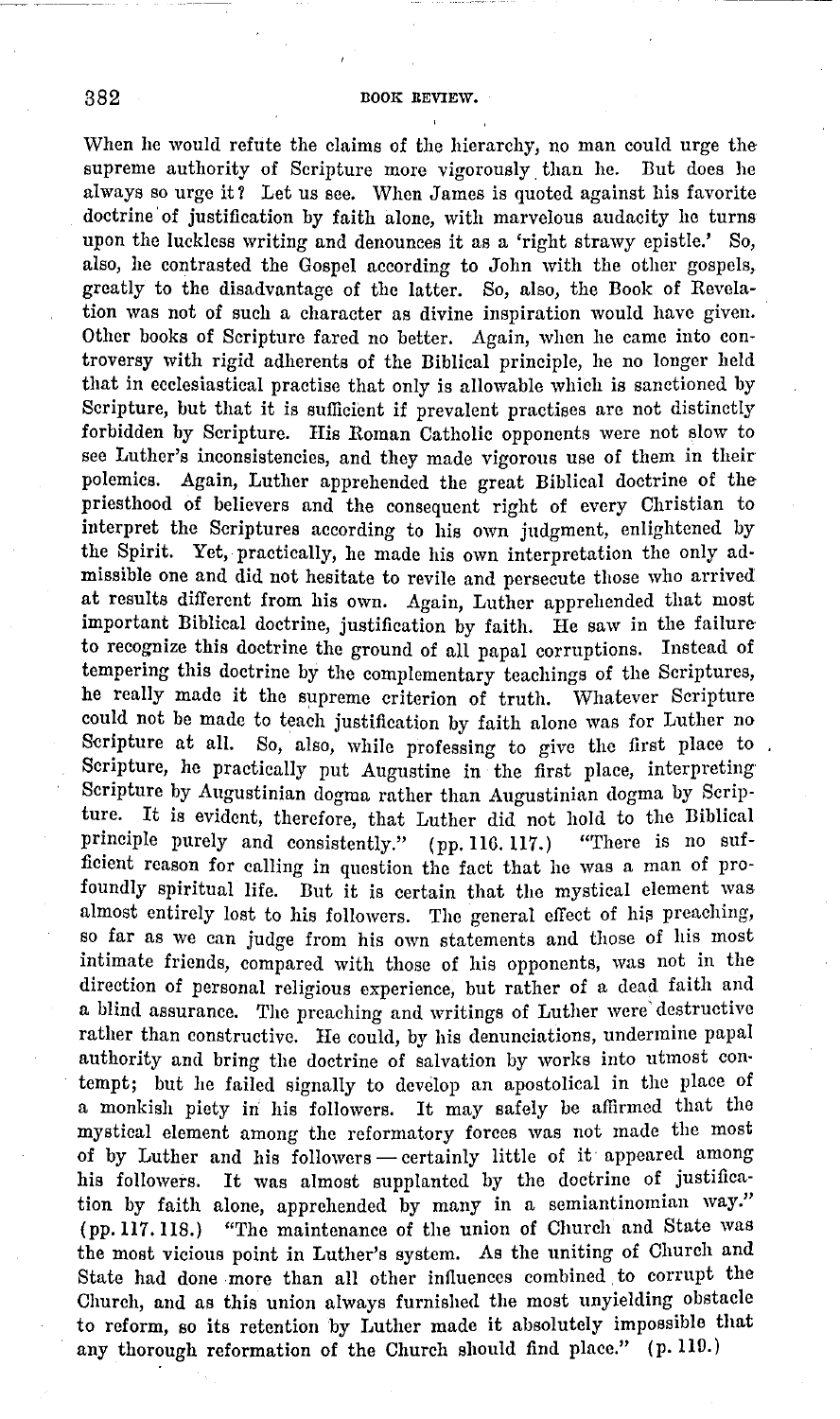In a chapter on the "Characteristics of the Calvinistic Reformation," Newman writes: "Calvinism had the following advantages over Lutheranism and Zwinglianism: a. As compared with Lutheranism. (a) It was more thoroughly evangelical, being hampered by no ecclesiastical realism. (b) It was far more consistent in its theology and its church polity. ( c) Christian life was emphasized more, and the hundreds of young men that went forth from Calvin's training were filled with a spirit of self- .sacrifice and evangelical zeal unknown among Wittenberg students. ( d) Calvinism was less national and more catholic in spirit than Lutheranism. (e) Calvinism respected and utilized, while Lutheranism and Zwinglianism drove forth, in the form of Anabaptism, etc., most of the intense religious zeal developed through its influence. b. As compared with Zwinglianism. (a) It had an incomparably greater leader. (b) Whereas Zwinglianism put itself into a polemical attitude toward Lutheranism, Calvinism was irenical in its tendency. (c) The religious earnestness and moral rigor of Calvinism shine forth as conspicuously in comparison with Zwinglianism as in comparison with Lutheranism. ( d) Calvinism carried out thoroughly what was only feebly attempted by Zwinglianism and not at all by Lutheranism — church discipline."  $(p. 202.)$ 

Newman's History closes with the year 1903. We dare say that since that time, *not in spite of,* but *because of,* the "irenical tendency" of Cal $vining \rightarrow we call it indifferentism \rightarrow a \, very \, denorable situation has arisen$ among the non-Lutheran Protestant denominations of our country. While Lutheranism still lacks none of its original virility and its power to con· fess and insist on the purity of that doctrine which is taught in the verbally inspired Word of God, Calvinism has not only failed to stem the tide of increasing indifferentism, but has by its own momentum helped to develop this and has given us as one of its latest results - modern religious liberalism. The followers of "the peace-loving Melanchthon" and the advocates of "Calvin's mediating position," p. 222, have failed to appre· ciate, but have rather denounced, Luther's strict adherence to the Scrip· tures and his uncompromising steadfastness to their own hurt. FRITZ.

Syllabus for New Testament Study. A Guide for Lessons in the Classroom. By *A. T. Robertson, D. D.* Cloth, 274 pages. \$2.00, net. (George II. Doran Company, New York, N. Y.)

This is the fifth revised and greatly enlarged edition of Professor Robertson's *Syllabus for New Testament Study.* Originally the book was written for the author's classes in the English New Testament and was to serve the function of a broad outline of the New Testament history with precise references to the text-books used for the daily lessons. Since the work was not designed for general use, much valuable material has been omitted which we regard as necessary for the average extramural student of the New Testament. Only the student who is in reach of a good library is able to use the book with success. The average pastor's greatest benefit would be derived from the excellent bibliographies, both general and special, which it offers. So much: has been written on every phase of New Testament study that it is almost impossible for the student to find his way through the labyrinth of books unless he has a guide. As such Dr. Robertson's book may be of real service. MUELLER,